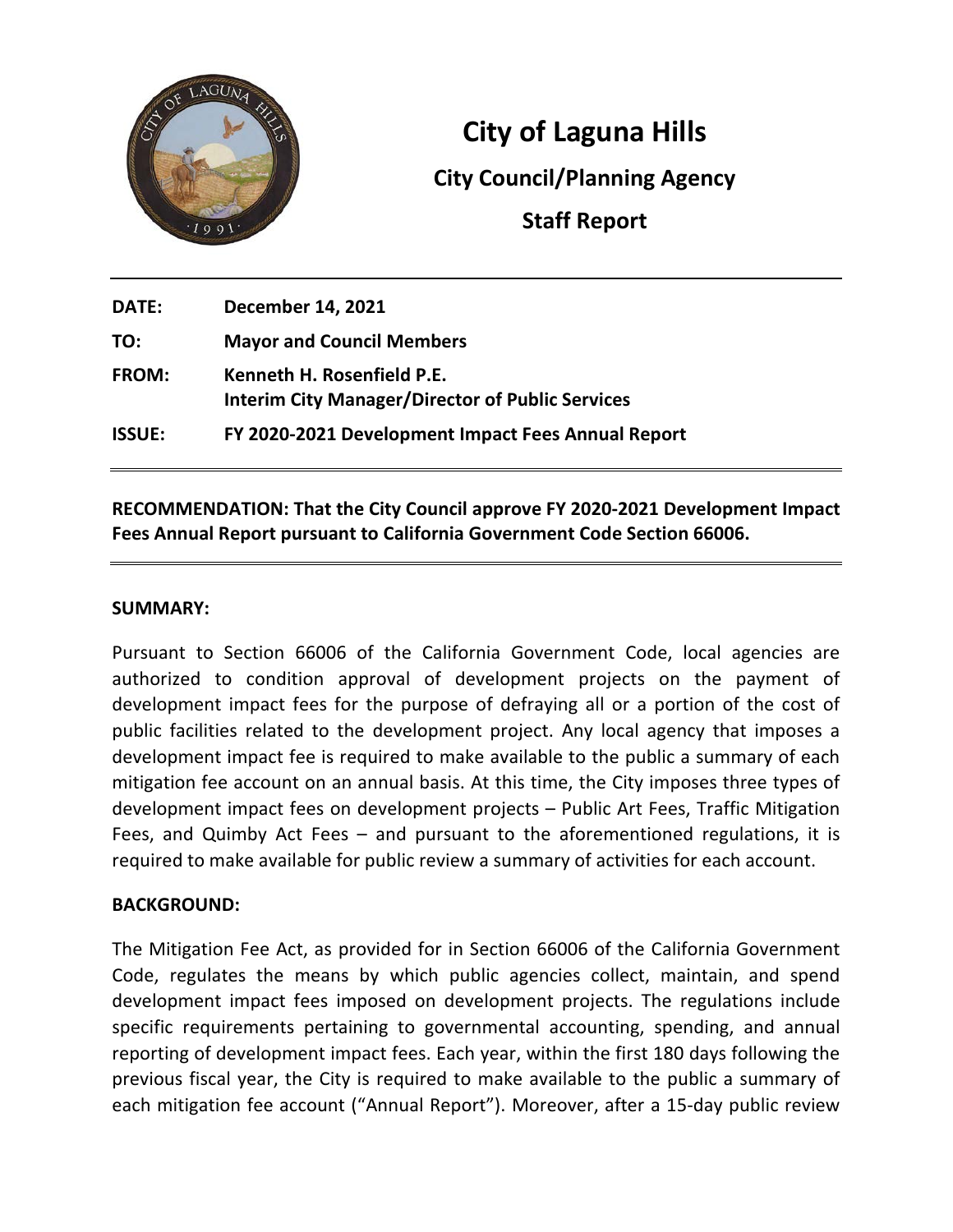FY 2020-2021 Development Impact Fees Annual Report December 14, 2021 Page 2

period, the City is required to review the Annual Report in a public meeting.

# *Reporting Requirements*

The City imposes three types of development impact fees on development projects: Public Art Fees, Traffic Mitigation Fees, and Quimby Act Fees. Accordingly, as required in the Mitigation Fee Act, the City must make available its Annual Report which includes:

- 1) A brief description of the type of fee in the account or fund;
- 2) The amount of the fee;
- 3) The beginning and ending balance of the account or fund;
- 4) The amount of the fees collected and interest earned;
- 5) Identification of each public improvement on which fees were expended and the total amount of the expenditures on each improvement, including the total percentage of the cost of the public improvement that was funded with fees.
- 6) An identification of an approximate date by which the construction of the public improvement will commence if the local agency determines that sufficient funds have been collected to complete financing on an incomplete public improvement, and the public improvement remains incomplete;
- 7) A description of each interfund transfer or loan made from the account or fund, including the public improvement on which the transferred or loaned fees will be expended, and, in the case of an interfund loan, the date on which the loan will be repaid, and the rate of interest that the account or fund will receive on the loan; and
- 8) The amount of any refunds made pursuant to Section 66001(e) and the amount of any allocations pursuant to Section 66001(f).

Furthermore, Section 66008 of the Mitigation Fee Act provides that a local agency shall expend a fee for public improvements solely and exclusively for the purpose for which it is collected. The fee may not be levied, collected, or imposed for general revenue purposes.

# *Summary of Mitigation Fee Activity*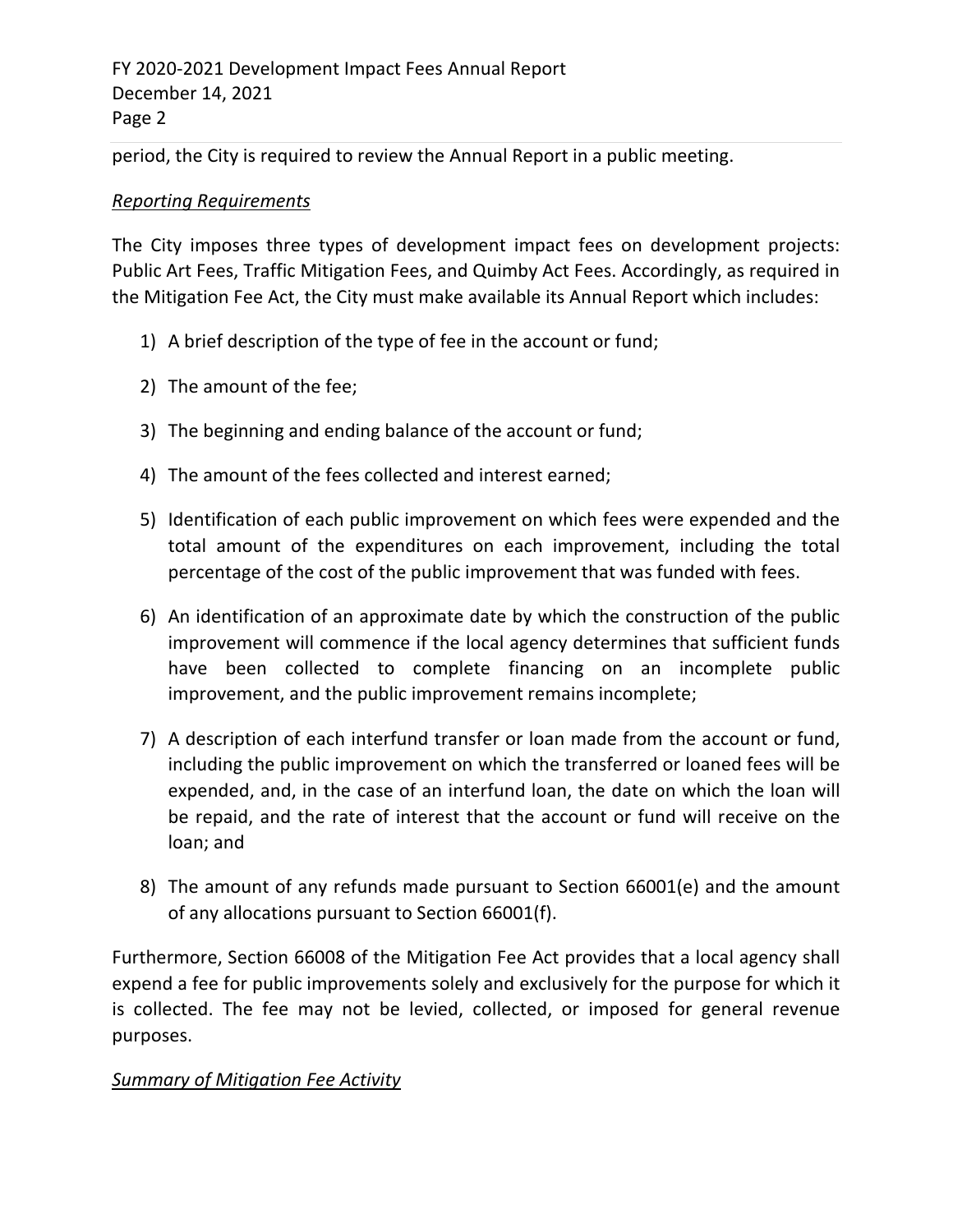FY 2020-2021 Development Impact Fees Annual Report December 14, 2021 Page 3

No mitigation fees were collected during the fiscal year ending June 30, 2021. However, the Public Art Fees Fund collected \$24.93 in interest earnings, resulting in a total ending fund balance of \$71,972.81. The Traffic Mitigation Fees Fund and the Quimby Act Fees Fund each began and ended the year with a zero balance.

## *Fifth Year Findings*

Section 66001(d) of the Mitigation Fee Act requires the City to make additional findings every fifth fiscal year after an initial deposit for any unexpended amounts – committed or uncommitted – remaining in a mitigation fee account. The existing funds in the Public Art Fees Fund were initially deposited on October 7, 2017, and both the Traffic Mitigation Fees Fund and Quimby Act Fees Fund have zero balances. Consequently, the City is not required to make fifth year findings at this time.

The Annual Report (attached as "**Exhibit A**") was made available for public review at the City Clerk's Office on November 30, 2021, satisfying the 15-day public review period as required by the Mitigation Fee Act. In addition, the Building Industry Association received an advance copy of the Annual Report on the same date.

## **ATTACHMENTS:**

• Exhibit A - FY 2020-2021 Development Impact Fees Annual Report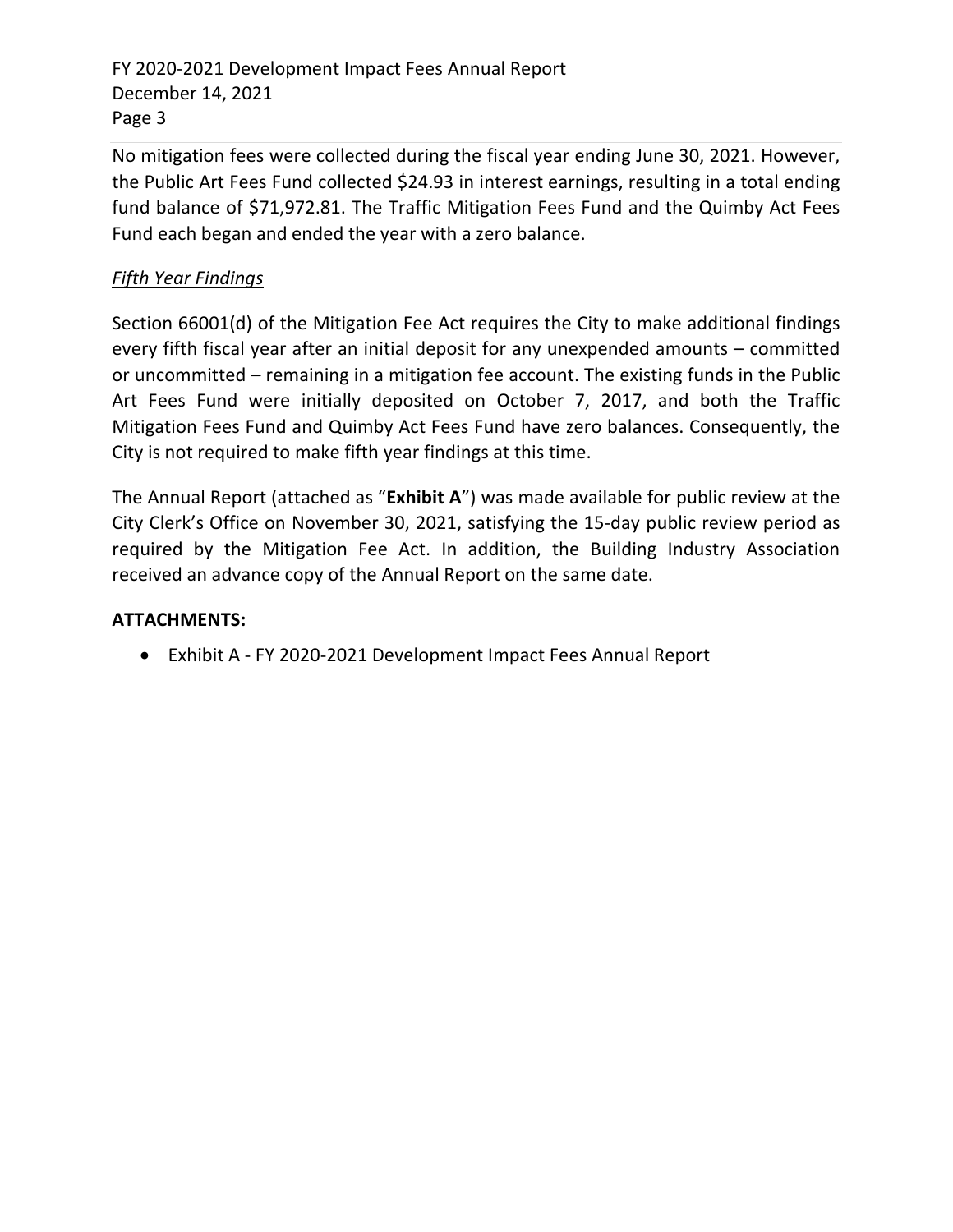#### **FISCAL YEAR 2020-2021 DEVELOPMENT IMPACT FEES ANNUAL REPORT**

The Laguna Hills City Council has adopted three types of development impact fees that it imposes on development projects: Public Art Fees, Traffic Mitigation Fees, and Quimby Act Fees. Pursuant to the Mitigation Fee Act, as provided in Section 66006 of the California Government Code, the City is required to make available for public review a summary of its development impact fees.

#### **Type of Mitigation Fee**

The City imposes three types of development impact fees:

- *Public Art Fees*: This fee provides funding for Public Art throughout the Urban Village, thereby enhancing the cultural and aesthetic environment of the City and to encourage creativity, education, and the appreciation of the arts.
- *Traffic Mitigation Fees*: This fee provides funding for additional or improved traffic signal, operation, and infrastructure improvements for which the need is generated by new development within the Urban Village.
- *Quimby Act Fees*: This fee provides funding for additional or improved park and/or recreation facilities improvements for which the need is generated by new development within the City.

#### **Amount of Fee**

The amounts of the development impact fees are described below:

- *Public Art Fees*: The minimum amount for the public art component or in-lieu fees shall be required of all new developments with a total construction cost of \$250,000 or more pursuant to the following formula:
	- o  $TCC \times 0.005 = Value of Public Art of In-Lieu Fee$ 
		- $\blacksquare$  TCC = Total construction costs of the project (permit valuation)
		- $\blacksquare$  0.005 = Minimum value shall be 0.5% of total construction costs
- *Traffic Mitigation Fees*: The fee shall be three thousand nine hundred fourteen dollars (\$3,914.00) per each new PM peak hour trip as determined by the City Engineer based upon a traffic study.
- *Quimby Act Fees*: The amount of land or in-lieu fees to be dedicated shall be determined pursuant to the following formula:

$$
\begin{array}{ll} \circ & A = \frac{5(DU \times PPD)}{1000} \\ \circ & In - Lieu \; Fee = A \times FMV \end{array}
$$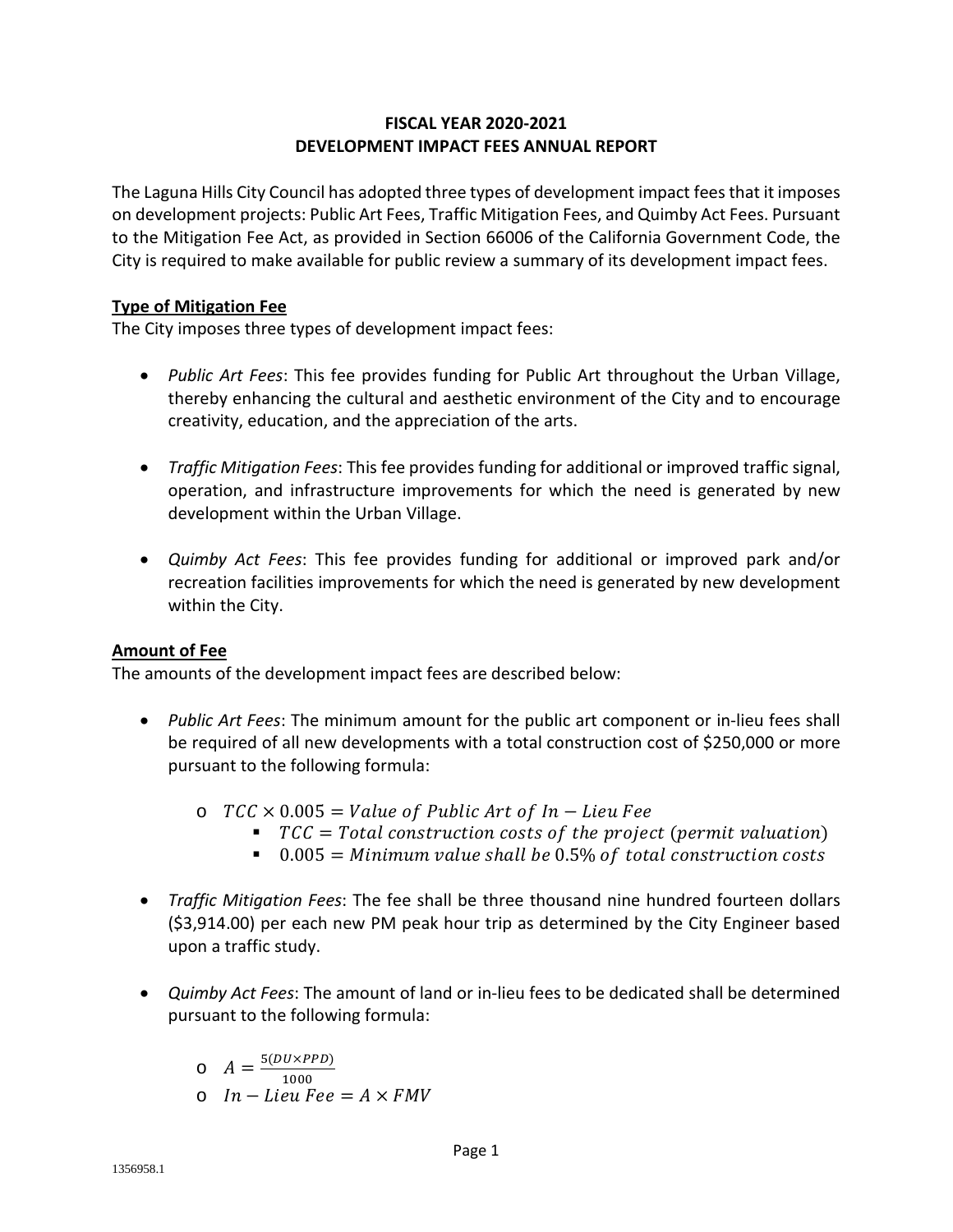- $A = \text{acres required to be dedicated as parkland}$
- $\blacksquare$  5.0 = Park acreage standard for the City
- $\blacksquare$  DU = Number of proposed dwelling units
- $\blacksquare$  FMV = Fair Market Value
- *PPD = # of persons per dwelling unit as applicable for the subdivision and type of dwelling units constructed*

#### **Summary of Mitigation Fee Activity**

A summary of each type of mitigation fee for fiscal year ending June 30, 2021, is described below in *Table 1*:

|                               | <b>Public Art Fees</b> |           | <b>Traffic Mitigation</b><br><b>Fees</b> |  | <b>Quimby Act Fees</b> |  |
|-------------------------------|------------------------|-----------|------------------------------------------|--|------------------------|--|
| <b>REVENUES</b>               |                        |           |                                          |  |                        |  |
| Fees                          | \$                     |           | \$                                       |  |                        |  |
| Interest                      | \$                     | 24.93     | \$                                       |  |                        |  |
| Misc. Revenue                 | \$                     |           | \$                                       |  |                        |  |
| <b>Total Revenue</b>          | \$                     | 24.93     | \$                                       |  |                        |  |
| <b>EXPENDITURES</b>           | \$                     |           | \$                                       |  | \$                     |  |
| TRANSFERS IN/OUT              | \$                     |           | \$                                       |  | \$                     |  |
| <b>CHANGE IN FUND BALANCE</b> | \$                     | 24.93     |                                          |  |                        |  |
| <b>BEGINNING FUND BALANCE</b> | \$                     | 71,947.88 | \$                                       |  | \$                     |  |
| <b>ENDING FUND BALANCE</b>    | \$                     | 71,972.81 | \$                                       |  |                        |  |

### *Table 1: Summary of Mitigation Fee Activity for Fiscal Year Ending June 30, 2021*

#### **Beginning and Ending Balances of Funds**

The beginning and ending balances of each of the fee accounts are shown in the table below. The ending balance was arrived at by adding the fees collected and interest earned to each account, and then subtracting the expenditures.

| <b>Balances</b>       | <b>Public Art Fees</b> | <b>Traffic Mitigation Fees</b> | <b>Quimby Fees</b> |
|-----------------------|------------------------|--------------------------------|--------------------|
| Beginning Balance     | \$71,947.88            |                                | S0                 |
| <b>Ending Balance</b> | \$71,972.81            | SO                             | SÜ                 |

*Table 2 – Beginning and Ending Fund Balance for FY 2020-21*